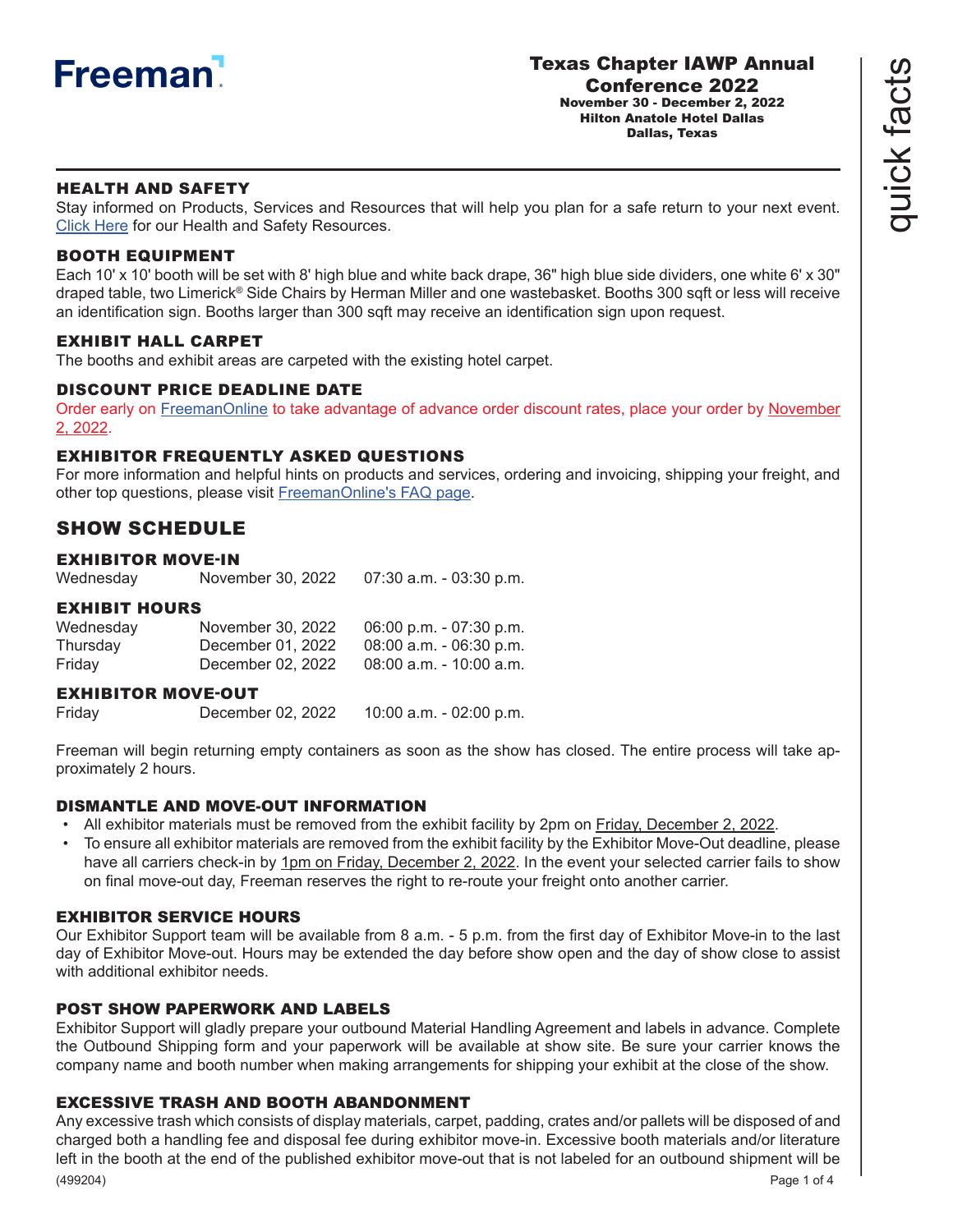# SERVICE CONTRACTOR CONTACTS / INFORMATION:

#### FREEMAN

[Contact Us](https://www.freemanco.com/store/faqs#contactUS)

#### FREEMAN EXHIBIT TRANSPORTATION

(800) 995-3579 US & Canada or +1(512) 982-4187 Outside the US or +1(817) 607-5183 International Shipping Services or fax (469) 621-5810 or Exhibit.Transportation@freeman.com

#### FREEMAN ONLINE®

Take advantage of discount pricing by ordering online at [FreemanOnline](https://www.freemanco.com/store?utm_source=Forms&utm_medium=PDF) by November 2, 2022. Using the enhanced FreemanOnline, you will enjoy easy access to added features and functions as well as the high caliber of Freeman services you've come to expect — **before, during** and **after** your show.

To place online orders, you will be required to enter your unique Username and Password. If this is your first time to use FreemanOnline, click on the "Create an Account" link. To access Freeman Online without using the email link, visit [FreemanOnline.](https://www.freemanco.com/store?utm_source=Forms&utm_medium=PDF)

If you need assistance with Freeman Online, please call Exhibitor Support at (888) 508-5054 Toll Free US and Canada.

### SHIPPING INFORMATION

#### **Warehouse Shipping Address:**

Exhibiting Company Name / Booth # **Texas Chapter IAWP Annual Conference 2022** C/O Freeman 5130 Cash Rd Dallas, TX 75247

Freeman will accept crated, boxed or skidded material beginning October 31, 2022 at the above address. Material arriving after November 24, 2022 will be received at the warehouse with an additional after deadline charge. Please note that the Freeman Warehouse does not accept uncrated freight (loose, pad-wrapped material and/or unskidded machinery), COD shipments, hazardous materials, freight requiring refrigerated or frozen storage, a single piece of freight weighing more than 5,000 pounds or a single piece of freight beyond the dimensions of 108" H x 93" W. Warehouse materials are accepted at the warehouse Monday through Friday between the hours of 8:00 AM - 3:30 PM. Certified weight tickets must accompany all shipments. If required, provide your carrier with this phone number: (888) 508-5054.

#### **Show Site Shipping Address:**

Exhibiting Company Name / Booth # **Texas Chapter IAWP Annual Conference 2022** C/O Freeman 2201 N Stemmons FWY Dallas, TX 75207-2899

Freeman will receive shipments at the exhibit facility beginning Wednesday, November 30, 2022. Shipments arriving before this date may be refused by the facility. Any charges incurred for early freight accepted by the facility will be the responsibility of the exhibitor. Certified weight tickets must accompany all shipments. If required, provide your carrier with this phone number: (888) 508-5054.

#### **Please note: Any materials received by Freeman are subject to Material Handling Charges and are the responsibility of the Exhibitor. This also applies to items not ordered through the Official Show Vendors. Refer to the material handling form for charges for the service.**

Please be aware that disposal of exhibit properties is not included as part of your material handling charges. Please contact Freeman for your quoted rates and rules applicable to disposal of your exhibit properties.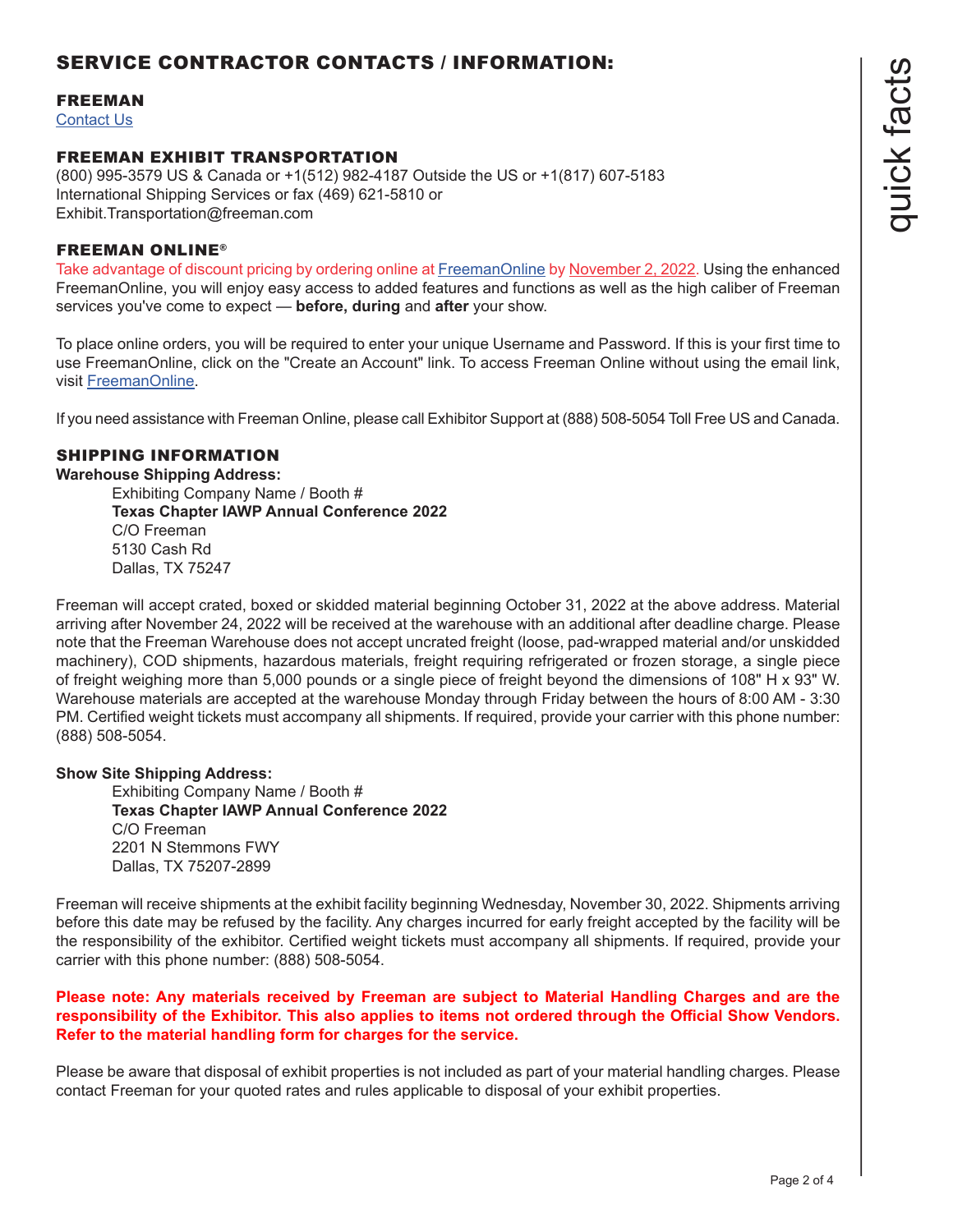# PURCHASE TERMS

Freeman's Terms & Conditions apply to all orders submitted to Freeman for any goods or services, and may be amended without notice. To review the current Terms & Conditions, [click here.](https://www.freemanco.com/store/footerPages/footerPagesProfileFrame.jsp?page=purchaseTerms&_ga=2.176437029.1419744130.1584226036-1715307741.1584226036)

## LABOR INFORMATION

Union Labor may be required for your exhibit installation and dismantle. Please carefully read the UNION RULES AND REGULATIONS to determine your needs. Exhibitors supervising Freeman labor will need to pick up and release their labor at the Labor Desk. Refer to the order form under Display Labor for Straight time and Overtime hours.

### ASSISTANCE

We want you to have a successful show. If we can be of assistance, please call Exhibitor Support at (888) 508-5054.

# WE APPRECIATE YOUR BUSINESS!